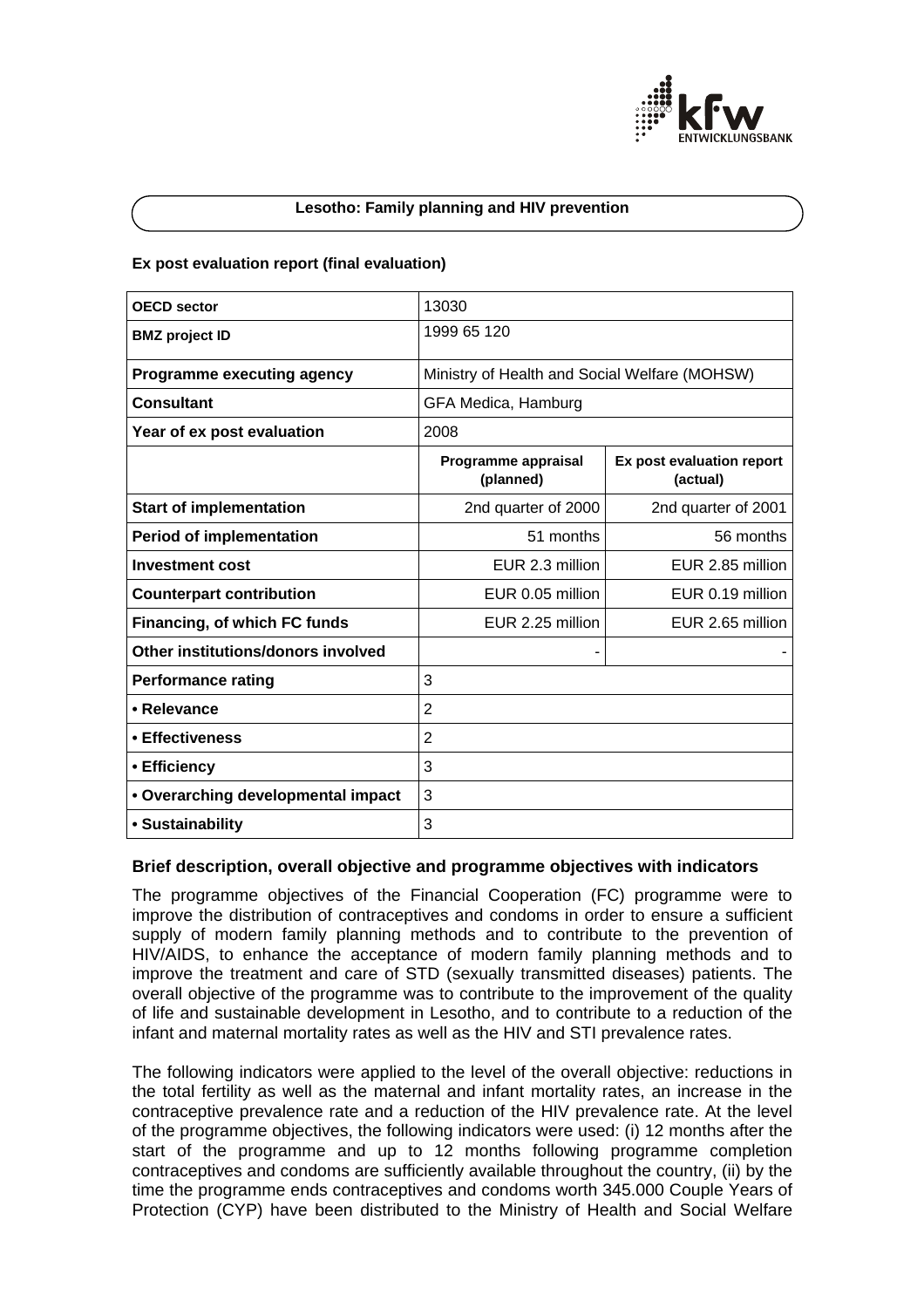(MoHSW) and participating NGOs, and (iii) 6 months following the start of the programme and up to end of the programme STD drugs are sufficiently available throughout the country.

# **Programme design**

The programme was primarily concerned with the procurement of hormonal contraceptives, condoms, medical and other equipment, drugs, reagents and consumables. These were to be distributed by public health facilities as well as NGOs. In addition, a consultant was assigned to revise and simplify the existing logistics system for contraceptives and to train MoHSW staff in its use.

At the outset of the FC programme, a contraceptive needs assessment was carried out. Additionally the information system used to collect data on contraceptive consumption, demand and supply was analysed. The analysis showed that reliable data on the supply and consumption of contraceptives and condoms was not available and that hence an accurate, forward-looking procurement system was not in place. Moreover, the analysis revealed that the existing logistics system was too complex and thus not user-friendly. For this reason, a simplified logistics system was introduced in the course of the programme and corresponding training activities were conducted. There were no reports of shortages or incidences of stock-outs during the programme.

# **Key results of the impact analysis and performance rating**

It can be assumed that one of the major impacts of the programme was a reduction in the infection rate with HIV/AIDS and other STDs. However, current data on STD rates is not available. In addition, the HIV prevalence rate actually increased during the course of the programme (from 9.8% in 1999 to 23.2% in 2007). Programm data shows, however, that about 25 million condoms were procured and supplied to the target groups by the end of 2005 and that they were used. Studies indicate that the use of condoms increases as a function of their availability. Nevertheless, other factors also play an important role as regards the use of condoms, such as knowledge about HIV/AIDS prevention, attitudes, self-confidence, age, etc. Despite the lack of proof, positive effects can nonetheless be attributed to the programme as no other donor financed the supply of condoms to public providers in the period from 2002 to 2004.

It is further assumed that the programme has resulted in a decline in the number of unwanted pregnancies and thus a drop in the total fertility rate. Between 2002 and 2005 the FC programme was the only donor-financed programme under which contraceptives were supplied to the MoHSW and to national NGOs active in the field of family planning. Over the course of the programme, there was a continuous increase in both the availability of couple years of protection as well as the contraceptive prevalence rate. Similarly, the birth rate decreased from 4 to 3.5 births per woman. By contrast, infant mortality experienced a setback, rising from 86/1000 (2000) to 102/1000 (2005). In addition, the maternal mortality rate also increased from 550 per 100,000 live births in the year 2000 to 762 per 100,000 live births in 2004. These negative trends in the maternal and infant mortality rates are attributed not only to the HIV/AIDS epidemic, but also to increasing poverty and a general deterioration in the standard of health services. It can be assumed, however, that without the programme, developments in the maternal and infant mortality rates would have been even worse.

The programme objectives were partially achieved. In total, condoms and other contraceptives worth more than 450,000 couple years of protection were procured and distributed. Their acceptance, especially among men, however remains a challenge which is why many women opt for injectible contraceptives, i.e. a method that they can hide from their husbands and partners.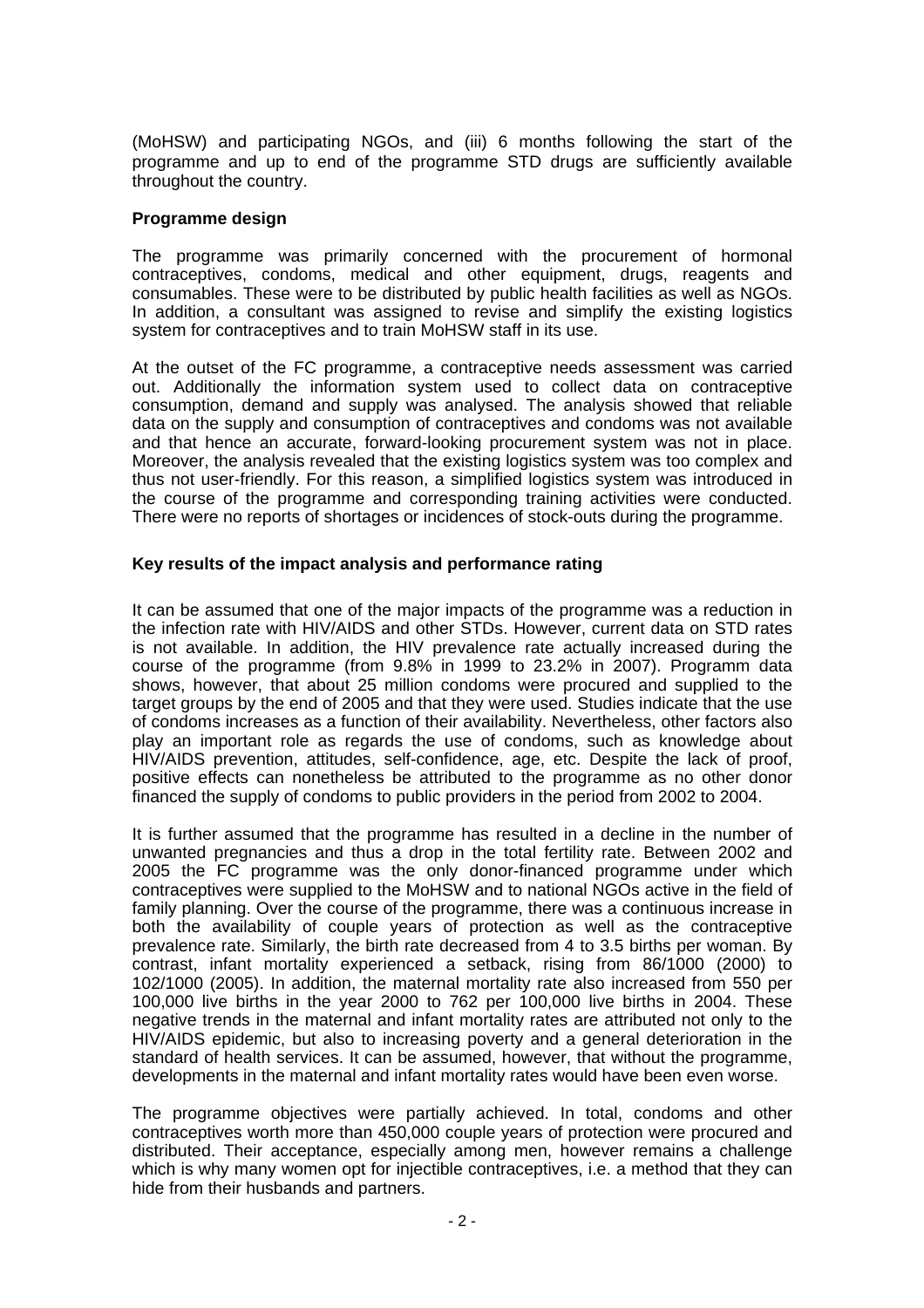The target group was defined as the entire sexually active age population of Lesotho (15-49 years), in particular the poorest and poorer parts of the population living in rural areas. Overall, the programme was successful in reaching the target group. The lowcost hormonal contraceptives and the free condoms distributed by the MoHSW under the FC programme are mainly used by the poorest and the poorer population groups. However, the free condoms are beset with a negative image as they are deemed to be of inferior quality. Health centre staff therefore have a lot of persuading to do when handing out the condoms. Higher income groups opt for the more expensive contraceptives of the NGO Lesotho Planned Parenthood Association (LPPA), the subsidised condoms distributed by the social marketing agency Population Services International (PSI) or commercial products provided by the private sector. The rural population was only partially reached with regards to the distribution of condoms. According to the information available, the condoms provided free of charge by the MoHSW were obtainable in 80% of urban distribution centres, but only in 20% of rural distribution centres. This indicates that there is still a supply gap.

We rate the programme's overall developmental efficacy as follows:

The provision of contraceptives, STD drugs as well as consumables for the treatment of HIV/AIDS patients remains an integral part of the strategy pursued by the Government of Lesotho to promote reproductive health and to fight HIV/AIDS. Given the very high HIV prevalence rate specifically among the working population, the Government rightly perceives HIV/AIDS as a prime threat to the country's social and economic development. Furthermore, the programme measures are compatible with the central goal of the German Government to contribute towards reducing poverty and achieving the MDGs. While the formal cooperation between the donors in the health sector is generally not well developed, the measures and objectives of the FC programme under review were coordinated with the predecessor programme of the UN. After the end of the FC programme, the UN resumed its active role as a donor for the procurement of condoms and hormonal contraceptives. In conclusion, we rate the relevance of the programme as "good" (rating 2).

The supply of condoms and other contraceptives together with the establishment of a simplified logistics system greatly improved their availability. During programme implementation the contraceptive prevalence rate rose continuously. The targeted figure of 345,000 couple years of protection was clearly exceeded by more than 100,000. The target group was reached, although the contraceptives were by no means available throughout all rural areas during programme implementation. The urban population continues to benefit from substantially better supplies than rural inhabitants. In particular the poor and poorer parts of the population opt for the free of charge condoms distributed by public health facilities. On this basis, we assess the effectiveness of the programme as still "good" (rating 2).

Both the cost of the consulting services and the costs per couple year of protection (EUR 4.22 excluding or EUR 5.88 including consulting costs) are relatively high. However, the quantities required in a small country such as Lesotho place limitations on the possibility of increasing production or procurement efficiency. In terms of allocation, the market segmentation in the field of contraceptives in Lesotho is considered advantageous and complementary. The poor population groups opt for the condoms provided free of charge by the MoHSW as well the heavily subsidised contraceptives, whereas the middle and wealthier income groups choose the products offered by PSI, LPPA or the commercial sector. Nonetheless, staff of public health facilities constantly need to convince patients that the free of charge "government condoms" are not of inferior quality. Overall we judge the efficiency of the programme as still "satisfactory" (rating 3).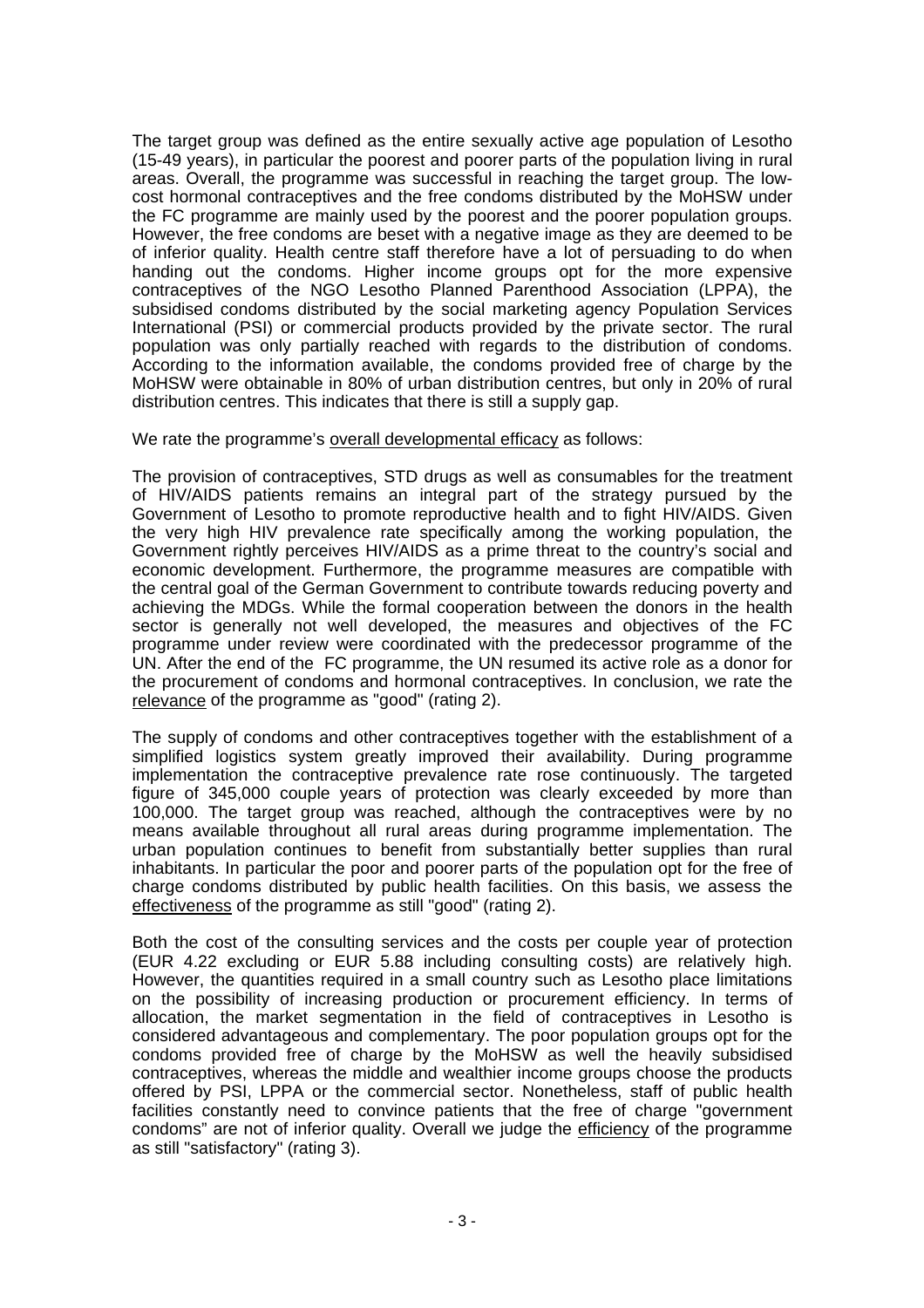At the level of the overall objective, the indicators developed negatively over the term of the programme, with the exception of the birth rate and the contraceptive prevalence rate. However, given that the target groups used the contraceptives, condoms and STD drugs for the intended purpose, it can be assumed that the HIV prevalence rate and maternal and infant mortality rates would have deteriorated to an even greater degree if the programme had not been in place. It should also be pointed out that women prefer injectable contraceptives, partly because they can be used without their partner's knowledge. However, unless combined with condoms, these provide no protection against HIV/AIDS. To sum up, we rate the overarching developmental impact with a weak "satisfactory" (rating 3).

As the programme focused on the procurement of contraceptives, no sustainability beyond the distribution and use of the contraceptives procured can be expected. It can therefore be argued that the sustainability criterion was met during the implementation of the programme. As a complementary question, the ex post evaluation assessed whether funding continued to be available after the completion of the FC programme and whether the revised and simplified logistics system continued to function. Although the MoHSW was able to procure contraceptives with financial assistance from the UN after the end of the FC programme, the health facilities are only poorly supplied at present. Not even the continual supply of condoms could be guaranteed because the regular reporting procedures scheduled as part of the logistical system broke down after the FC programme terminated. In view of these disruptions in the supply chain, we rate the sustainability of the programme with a weak "satisfactory" (rating 3).

Taking due account of the above aspects, the performance rating for the programme's overall developmental efficacy is still "satisfactory" (level 3).

## **General conclusions and recommendations**

If there is a dual system under which condoms or other contraceptives are distributed free of charge via public health sector institutions while a social marketing programme sells heavily subsidised condoms and contraceptives for a small fee, the free of charge programme can potentially undermine the sustainability of the other. In the case of Lesotho, the free of charge supply of condoms through the Government and the PSI programme complemented rather than hampered each other, only because broad sections of the population believe that the free of charge condoms are of inferior quality. The negative effect is that staff working in government health institutions need to persuade their clients to use the condoms and that these are of equal quality as the condoms sold by other providers. Hence, prior consideration should be given to the question whether it is recommendable to run programmes with different subsidy structures side by side, and if so, how they can be tailored to serve different target groups without causing mutual detriment.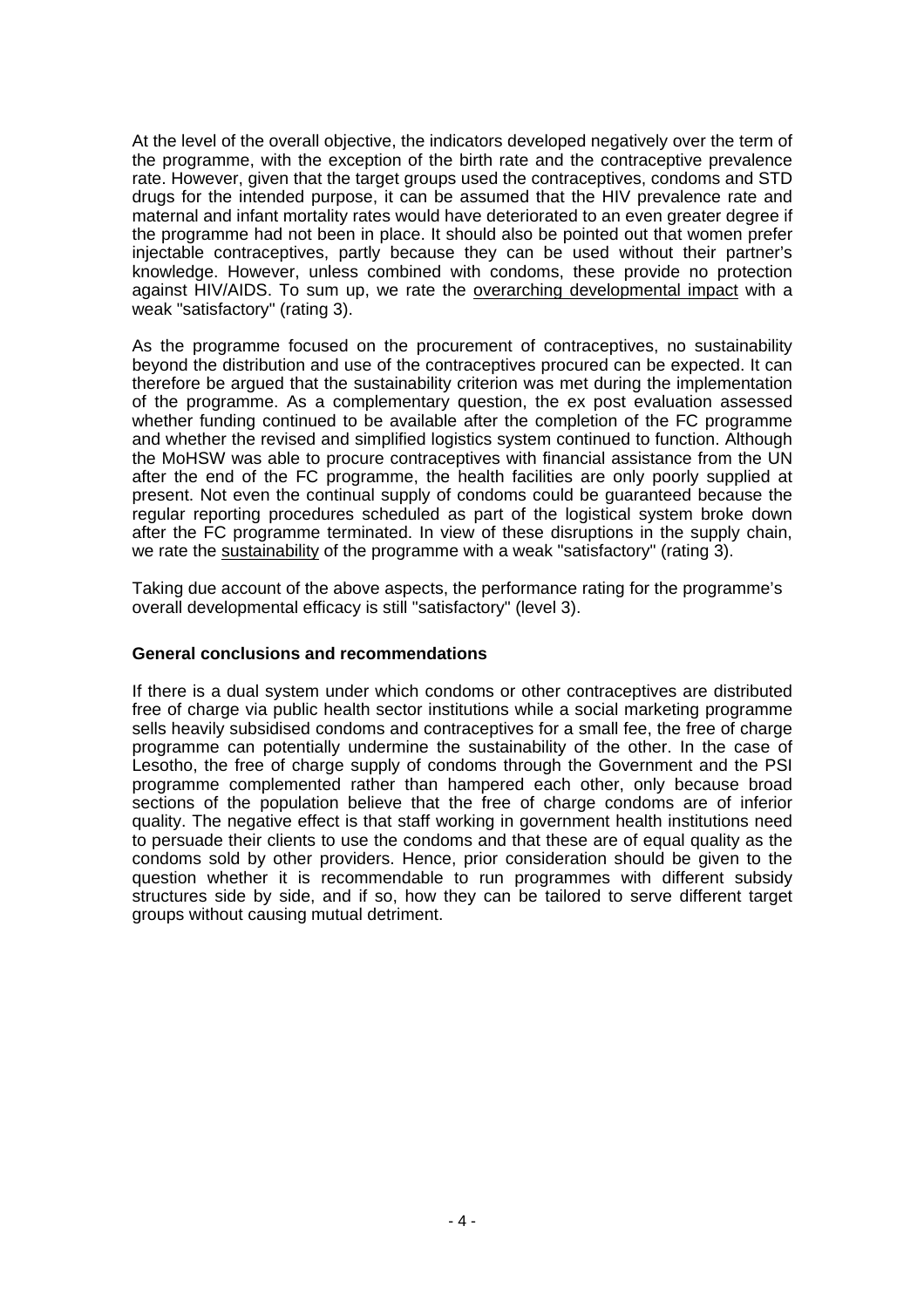## **Notes on the methods used to evaluate project success**

### **Assessment criteria**

Projects are evaluated on a six-point scale, the criteria being relevance, effectiveness, overarching developmental impact and sustainability. The ratings are also used to arrive at a final assessment of a project's overall developmental efficacy The scale is as follows:

| Developmentally successful: ratings 1 to 3 |                                                                                                                                    |  |  |
|--------------------------------------------|------------------------------------------------------------------------------------------------------------------------------------|--|--|
| Rating 1                                   | Very good result that clearly exceeds expectations                                                                                 |  |  |
| Rating 2                                   | Good result, fully in line with expectations and without any significant shortcomings                                              |  |  |
| Rating 3                                   | Satisfactory result – project falls short of expectations but the positive results dominate                                        |  |  |
| Developmental failures: Ratings 4 to 6     |                                                                                                                                    |  |  |
| Rating 4                                   | Unsatisfactory result – significantly below expectations, with negative results dominating despite<br>discernible positive results |  |  |
| Rating 5                                   | Clearly inadequate result - despite some positive partial results, the negative results clearly dominate                           |  |  |
| Rating 6                                   | The project has no impact or the situation has actually deteriorated                                                               |  |  |

| Rating 1 | Very good sustainability    | The developmental efficacy of the project (positive to date) is very likely<br>to continue undiminished or even increase.                                                                                                                                                                                                                                                                               |
|----------|-----------------------------|---------------------------------------------------------------------------------------------------------------------------------------------------------------------------------------------------------------------------------------------------------------------------------------------------------------------------------------------------------------------------------------------------------|
| Rating 2 | Good sustainability         | The developmental efficacy of the project (positive to date) is very likely<br>to decline only minimally but remain positive overall. (This is what can<br>normally be expected.)                                                                                                                                                                                                                       |
| Rating 3 | Satisfactory sustainability | The developmental efficacy of the project (positive to date) is very likely<br>to decline significantly but remain positive overall.<br>This rating is also assigned if the sustainability of a project is<br>considered inadequate up to the time of the ex post evaluation but is<br>very likely to evolve positively so that the project will ultimately achieve<br>positive developmental efficacy. |
| Rating 4 | Inadequate sustainability   | The developmental efficacy of the project is inadequate up to the time<br>of the ex post evaluation and an improvement that would be strong<br>enough to allow the achievement of positive developmental efficacy is<br>very unlikely to occur.                                                                                                                                                         |
|          |                             | This rating is also assigned if the sustainability that has been positively<br>evaluated to date is very likely to deteriorate severely and no longer<br>meet the level 3 criteria.                                                                                                                                                                                                                     |

Sustainability is evaluated according to the following four-point scale: